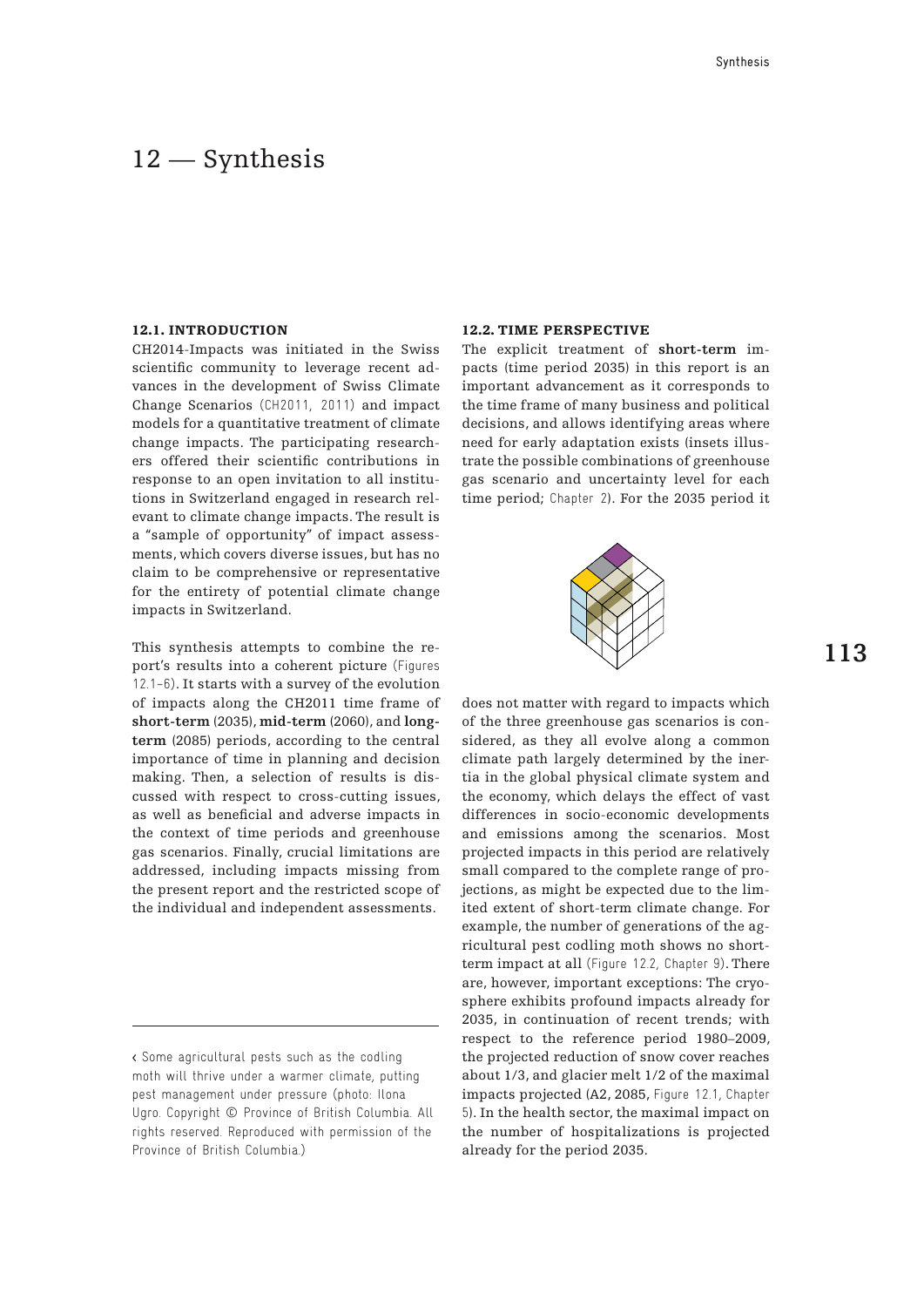

**114**

Figure 12.1: Selected climate change impacts (Chapters 5 and 6). Greenhouse gas scenarios are indicated by yellow (RCP3PD), grey (A1B), and purple (A2) color; bold colored lines correspond to the medium climate change estimate, and a colored bar shows the climate uncertainty range where available. Black outlines include impact modeling uncertainty to the extent that it is considered in each study (corresponding to two standard deviations in statistical estimates)

> Figure 12.2: Selected climate change impacts (Chapters 7-9) as in figure 12.1. Time ranges slightly deviating from the standard scenario periods were used for bird species turnover (20-year means).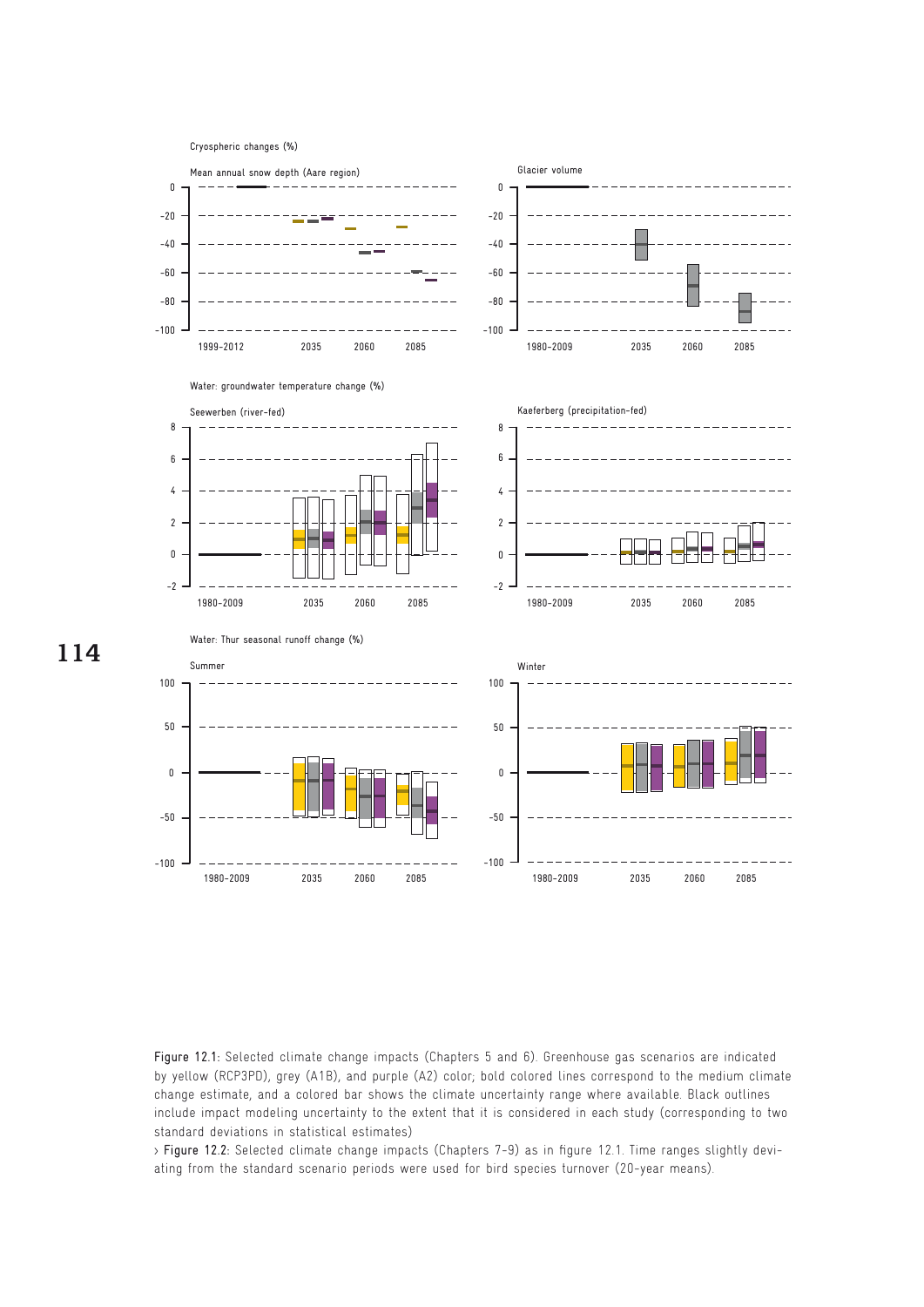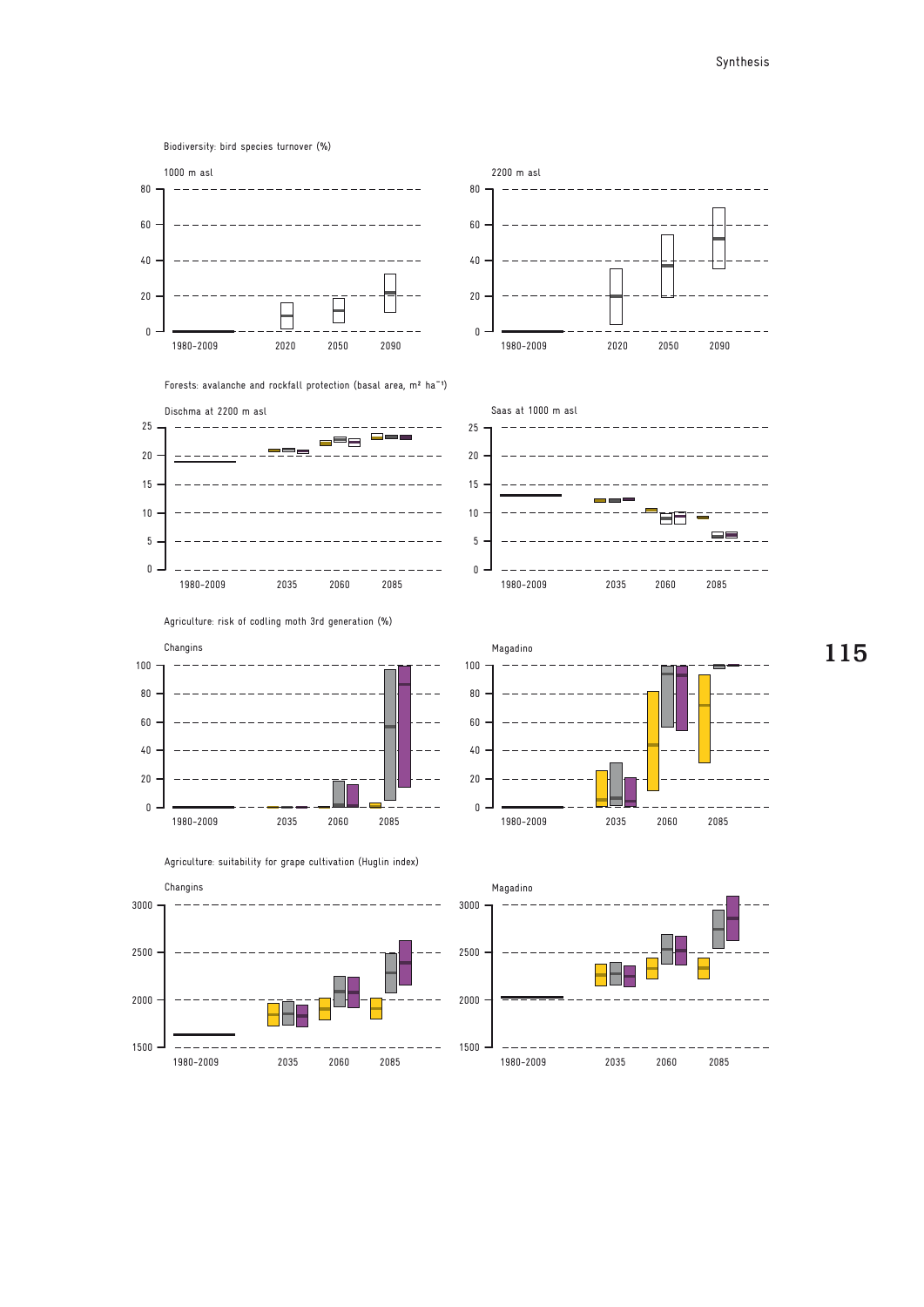This report's limited set of studies already shows that short-term impacts must not be neglected – an aspect that the earlier impact assessment for Switzerland OcCC (2007) with its mid-century focus did not systematically explore. Though short-term impacts tend to be small in a century-long perspective, their relevance is heightened by the relatively shorter time for adaptation, and by the impact already experienced today (i.e., during the reference period 1980–2009). The assessment of short-term impacts remains challenging as the uncertainty of impacts is already large due to the natural decadal variability in the climate system.

In the **mid-term** period (2060), the effect of political intervention to reduce climate change (known as climate change mitigation) emerges, as seen by comparing the mitigation scenario RCP3PD to the non-intervention



scenarios A1B and A2. The benefit of climate change mitigation is already felt widely as well, in that RCP3PD limits most impacts to the level of 2035 (Figures 12.1–3). In contrast, most non-intervention cases show progressively intensifying impacts, in tune with rising temperatures, and reach roughly half of their maximum projected extent. Deviations from this behavior are seen in complex responses such as those simulated for the health and energy sectors (Figure 12.3). An important special case is glacial ice whose volume has melted already by about 75% in the projection for scenario A1B (Figure 12.1), in line with earlier assessments (e.g., OcCC, 2007).

The 2060 time period roughly corresponds to the mid-century focus of OcCC (2007), and quantitatively projected impacts largely confirm the earlier, more qualitative findings of that assessment. This applies, e.g., to the changes in glacial ice and snow cover, and their consequences for runoff regimes and for winter tourism, respectively (Figure 12.1).

The 2085 scenario period affords a **long-term** perspective, which may at first glance seem less immediately policy-relevant than the more imminent future, but tends to reveal important long-reaching issues. For example, forest management must adapt early on to grow forests that will thrive under future



climate. Similarly, long-lived buildings should be planned with the heating and cooling needs of a warmer climate in mind. Finally, mitigation of long-term climate change requires that greenhouse gas emissions be reduced as soon as possible.

The consistent use of this time horizon is a crucial step ahead with respect to OcCC (2007). The 2085 period is marked by a further unfolding of the differences between greenhouse gas scenarios. The importance of global climate policy becomes apparent as the gap between RCP3PD and the non-intervention scenarios A1B and A2 widens. RCP3PD reveals the full effect of mitigation in the period 2085, with projected impacts showing signs of saturation. A hint of inertia is suggested by the response of, e.g., the codling moth (Figure 12.2). Inertia is also expected to play a role in glacier melting and its far-reaching consequences, though it cannot be assessed on the basis of the available results, which do not cover the RCP3PD scenario. The projections for the two non-intervention scenarios begin to separate in the 2085 period, with A2 showing stronger impacts than A1B. However, this difference is small compared to the uncertainty. The scope of climate change impact in Switzerland over this century is thus sufficiently captured by those studies that consider A1B alone (e.g., Figure 12.1 for glaciers and Figure 12.2 for biodiversity). However, this judgment does not carry over into the 22nd century, where the differentiation at the high end of climate change scenarios will become very important, due to the long time scales involved in the response processes of the climate system.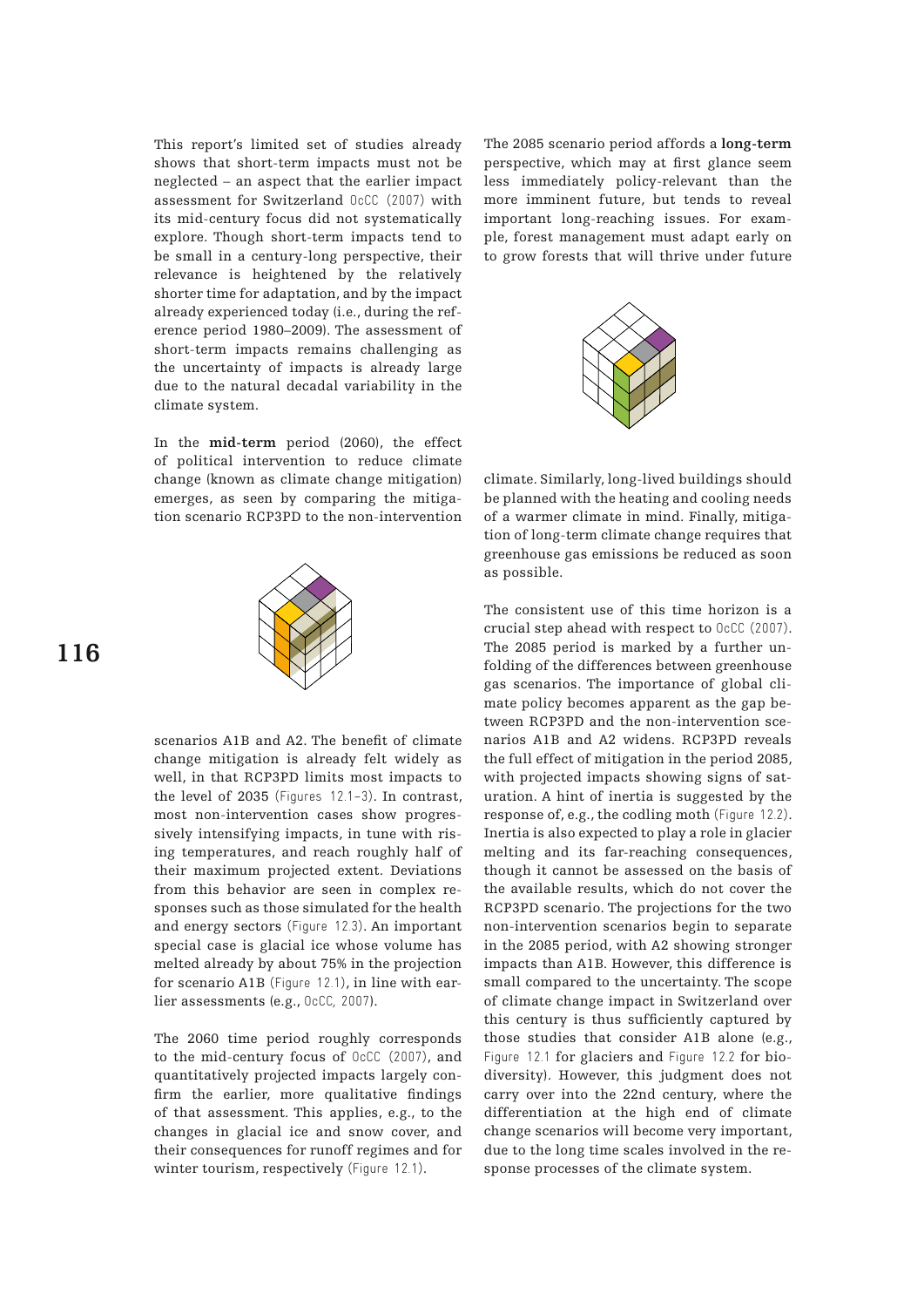Energy: economic impact of changed heating and cooling needs (% change)



Figure 12.3: Selected climate change impacts (Chapters 10 and 11). Greenhouse gas scenarios are indicated by yellow (RCP3PD), grey (A1B), and purple (A2) color; bold colored lines correspond to the medium climate change estimate, and a colored bar shows the climate uncertainty range where available. Black outlines include impact modeling uncertainty to the extent that it is considered in each study (corresponding to two standard deviations in statistical estimates). A time period slightly deviating from the standard scenario periods was used for energy impacts (year 2050).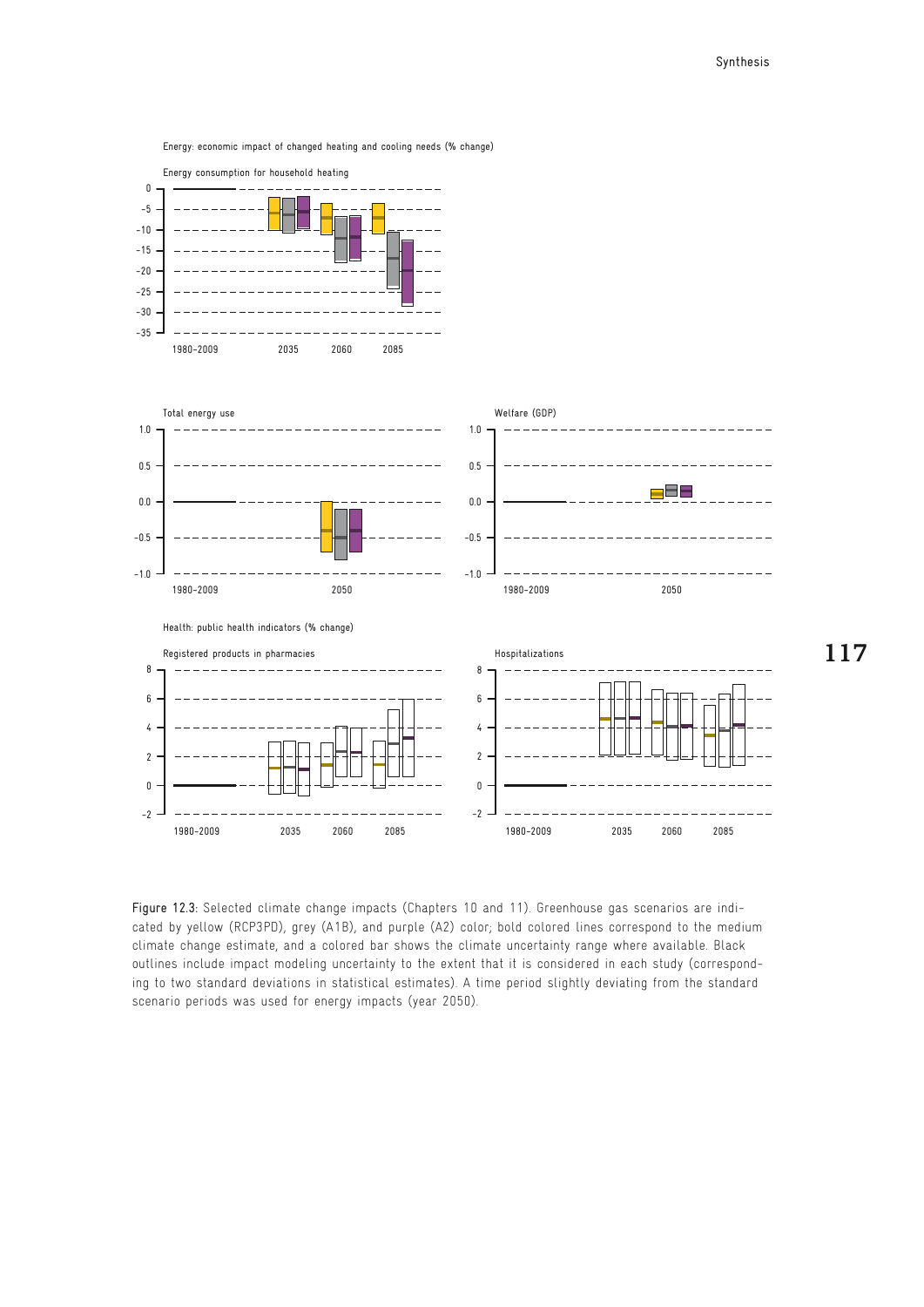### 12.3. CROSS-CUTTING ISSUES

Of the illustrative selection of eleven independent impacts summarized in Figures 12.1–3, seven can be judged as adverse (snow, glaciers, groundwater, codling moth, species turnover, pharmacy sales, and hospitalizations), two as beneficial (grape cultivation and energy consumption), and another two are ambivalent (river regimes and protection against avalanches and rockfall). This is roughly representative for the mixture of impacts across the report. The beneficial and ambivalent examples point to opportunities in certain areas, such as wine production (Figure 12.2), and challenges in others, such as water supply in summer (Figure 12.1). The report provides several examples of potentially deleterious impacts that can probably be alleviated to a considerable extent with proper management: the adaptation to the increased reproduction of pests (codling moth in agriculture and bark beetle in forestry), the management of biodiversity shifts (species turnover), or the use of artificial snow to extend shortening skiing seasons (Chapter 5). Accordingly, the importance of foresight and management is highlighted in several chapters of this report (Chapters 6 and 7–9). This implies the need for an assessment of the cost of such adaptive measures, as well as potential undesired side effects. Adaptation costs are not assessed in this report but are expected to be potentially substantial.

The impact studies assess to a various degree the uncertainties arising from climate and impact modeling (Figures 12.1–3). Climate uncertainty (Chapter 2) affects the extent of the individual projected impacts, but hardly ever their assessment as beneficial or adverse. The relatively few studies in this report that assess impact modeling uncertainty already provide valuable information. They strongly suggest that the impact of a projected climate change is often just as uncertain as the climate projection itself.

The above survey of scenario time periods shows that unmitigated climate change and its impacts (scenarios A1B and A2) evolve over a very long time. Many impacts may give the appearance of a moderate development well into the mid-century. OcCC (2007) suggests overall beneficial agricultural impacts for moderate warming, tentatively defined as a rise of the mean annual temperature in Switzerland by up to 3°C with respect to the reference year 1990. When this limit is exceeded, the balance tends to tip to adverse impacts. Applied to the CH2011 scenarios (which use a similar reference period) this would mean that both non-intervention scenarios (A1B and A2) hold in store "immoderate" change with drastic impacts, though these crop up only toward the last time period (see inset showing the combinations of scenario, time period and uncertainty level where warming exceeds the "moderate" extent of 3°C). For the presented examples too, it is to be expected, albeit not explicitly assessed, that it will become increasingly harder to avoid damaging impacts and reap potential benefits when warming



exceeds "moderate" levels (e.g., Chapter 9). The only truly "moderate" scenario in CH2011 (2011) according to the above tentative definition is the mitigation scenario RCP3PD. This underscores the importance of global climate change policy for Switzerland.

Most of the impacts assessed in this report are driven by temperature change. This is due to the pervasive influence of temperature on all climate-dependent processes as well as the relative weakness of the precipitation change signal as simulated by the climate models, and the incomplete treatment of potentially important extreme precipitation events, storms, or droughts. The one clear trend in precipitation is a reduction in the seasonal mean in summer. The lack of summer precipitation in combination with warming results in dryness with widespread and, depending on the site-specific conditions, potentially severe impacts, as demonstrated in the forest assessment (Chapter 8). Water scarcity may be an issue for agriculture and biodiversity as well although it is not explicitly assessed in the corresponding chapters of the present report (Chapters 7 and 9).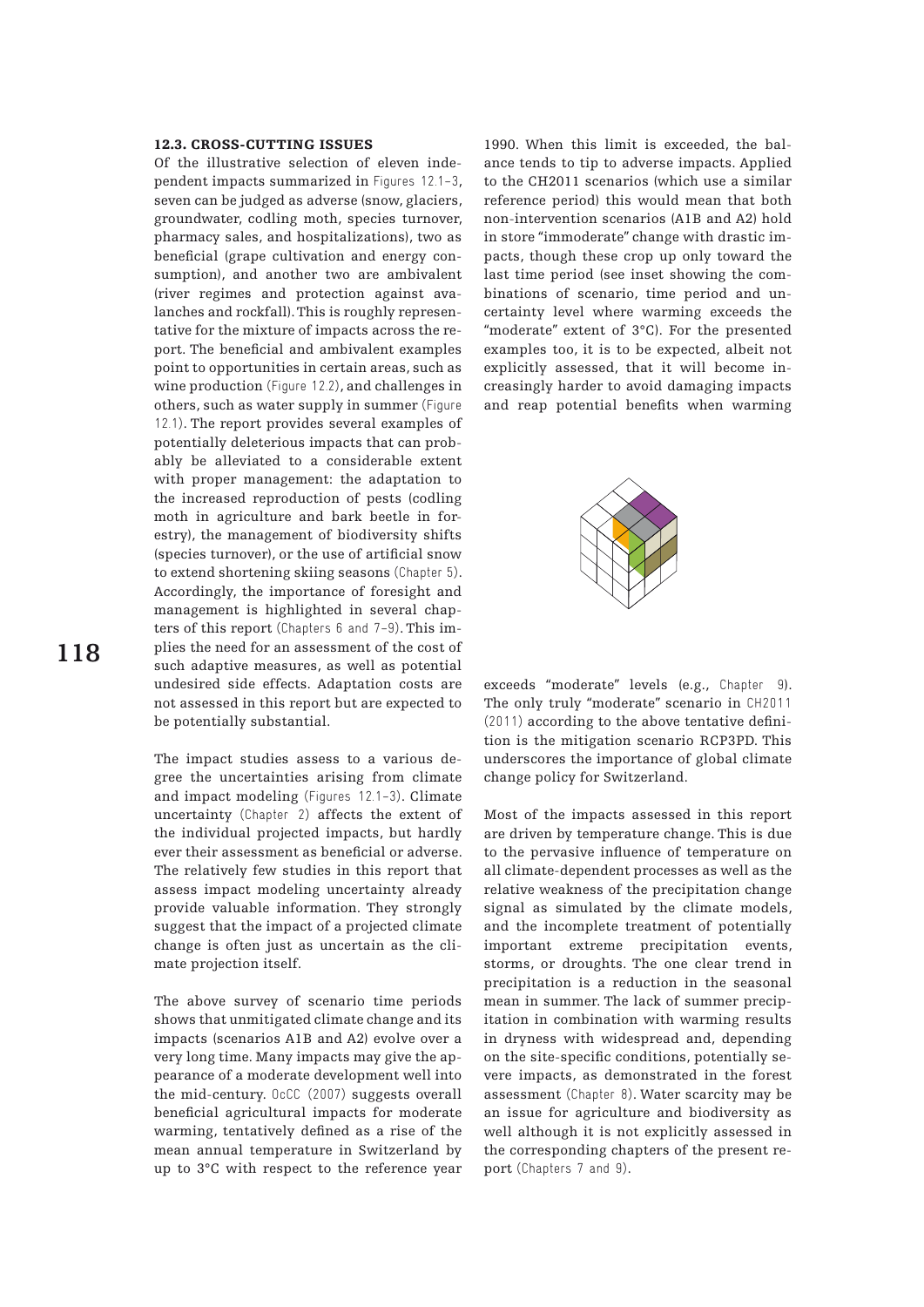Further insights are gained by considering impacts not in terms of time period and greenhouse gas scenario but in relation to average annual temperature change (Figures 12.4–6). This perspective exploits the central role of temperature. Some cases, e.g., groundwater temperature and suitability for grape cultivation, suggest simple relationships between impacts and mean temperature change. Other responses are more complicated, showing signs of inertia and nonlinearity, as well as the influence of the change in precipitation and associated uncertainty (e.g., river runoff). In any case, the extent or even the sign of the impact can depend strongly on site-specific conditions. For example, the projected impact on forest ecosystem services (Chapter 8) and biodiversity (Chapter 7) depends strongly on elevation; likewise, the warming of groundwater depends on whether groundwater is recharged by river water or precipitation only (Chapter 6). Further, the variety of observed responses demonstrates that the results of the quantified impacts do not generalize easily to additional objects of study such as other species, agricultural products, ecosystems, etc.

#### 12.4. Limitations and challenges

The "sample of opportunity" of assessed impacts collected in this report inherently leaves out many important aspects. For example, the biodiversity assessment (Chapter 7) could be extended by a range of additional important species (amphibians, insects, etc.) and an ecosystem-oriented perspective (with regard to wetlands, meadows, etc.). Similarly, many agricultural issues (Chapter 9) remain to be quantified (e.g., crop- and irrigation-related issues). The narrow focus of the energy and health chapters (Chapters 10 and 11) should be widened to a more comprehensive treatment of these sectors under climate change (e.g., physiological underpinning of climate impacts, or renewable energy production). Finally, the topics geomorphology (e.g., slope stability), transport, insurance, and summer tourism are essentially absent from the report. In general, coverage decreases along the cause-effect chain of impacts from the physical environment to biological and ecosystem changes and further to socio-economic impacts.

Extreme weather events concern a cross-sectoral group of impacts that this report does not explore explicitly, owing to limitations of the CH2011 scenarios (Chapters 2 and 3). Extreme events are expected to contribute to impacts on forests, biodiversity, health, etc., as much as changes in average conditions (e.g., OcCC, 2003; 2007; IPCC, 2012). Prominent examples of impacts that are not treated here include the risk of heavy precipitation, hail storms, floods, heat waves, droughts, etc.

Between the individual impact studies there are several areas of overlap. Glacier melt is an important factor in the seasonality change of runoff regimes (Chapter 6). Changes in the distribution and prevalence of tree species are treated statistically under the aspect of "species turnover" in vascular plants (Chapter 7), as well as with process-oriented complex forest models (Chapter 8). Surface and groundwater changes (Chapter 6) are relevant for drinking water supply and quality and therefore have health implications (Chapter 11). The different assessments are broadly consistent with respect to these overlapping aspects. However, they do not use completely harmonized assumptions apart from the common climate scenarios, and neither do they integrate any relevant results from related chapters. Overlapping aspects provide links which could serve to tie these quantitative results together into a consistent cross-disciplinary assessment, uncovering and eliminating inconsistencies in the process. Therefore, a tighter integration of impact models is desirable for the future.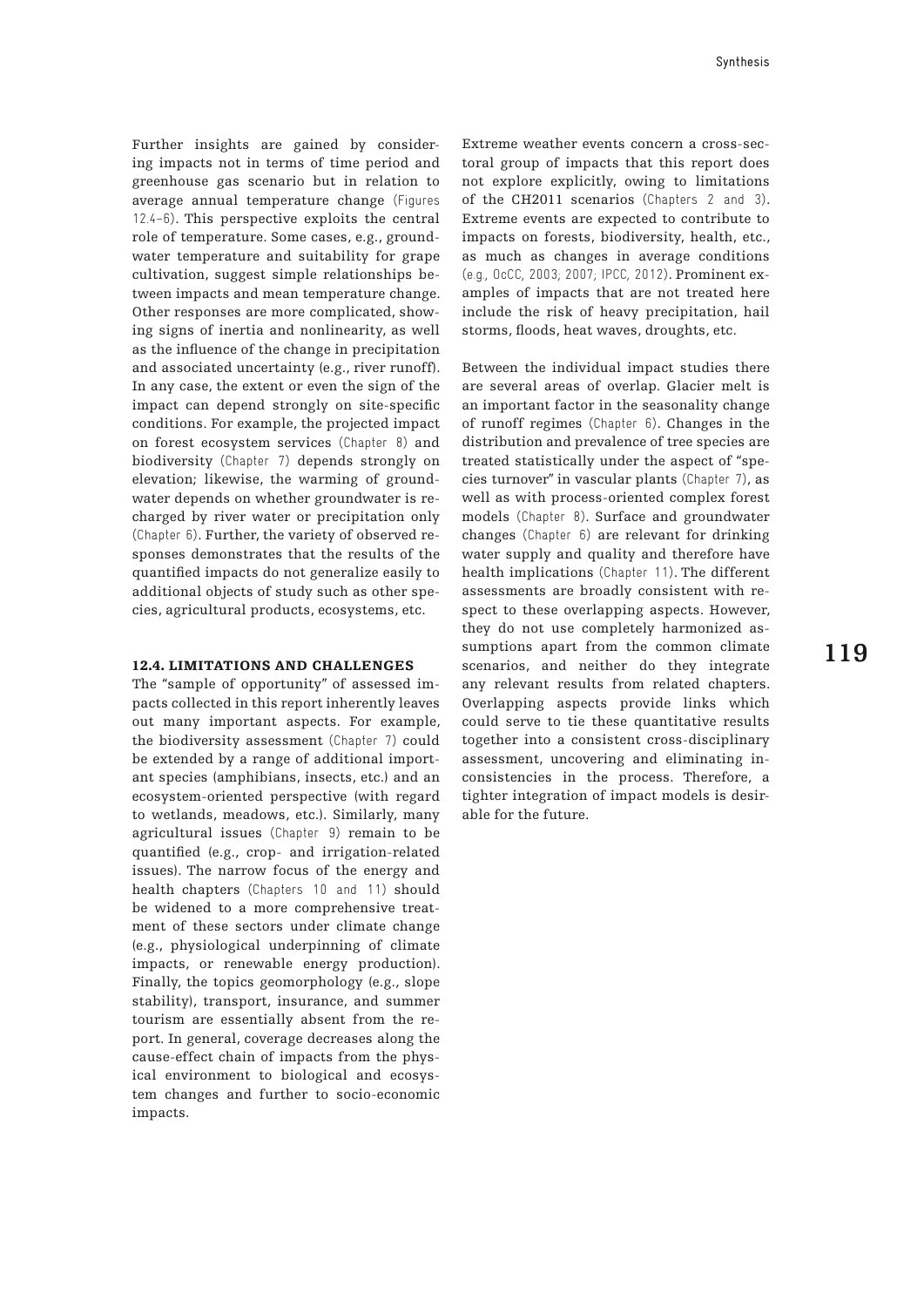

Figure 12.4: Climate change impacts from Chapters 5 and 6, plotted against mean annual temperature change in CH2011 scenarios (average of regions CHNE, CHW, and CHS). Greenhouse gas scenarios are indicated by yellow (RCP3PD), grey (A1B), and purple (A2) color. Estimates for different climate uncertainty levels (low, medium, and high) are shown with solid symbols connected with lines; open symbols correspond to additional impact model uncertainty where quantified (two standard deviations for statistical estimates). For glaciers and river runoff it is assumed that the greatest impact is associated with the upper end of the temperature range and vice versa.

> Figure 12.5: Climate change impacts from Chapters 7–9, as in Figure 12.4.

# **120**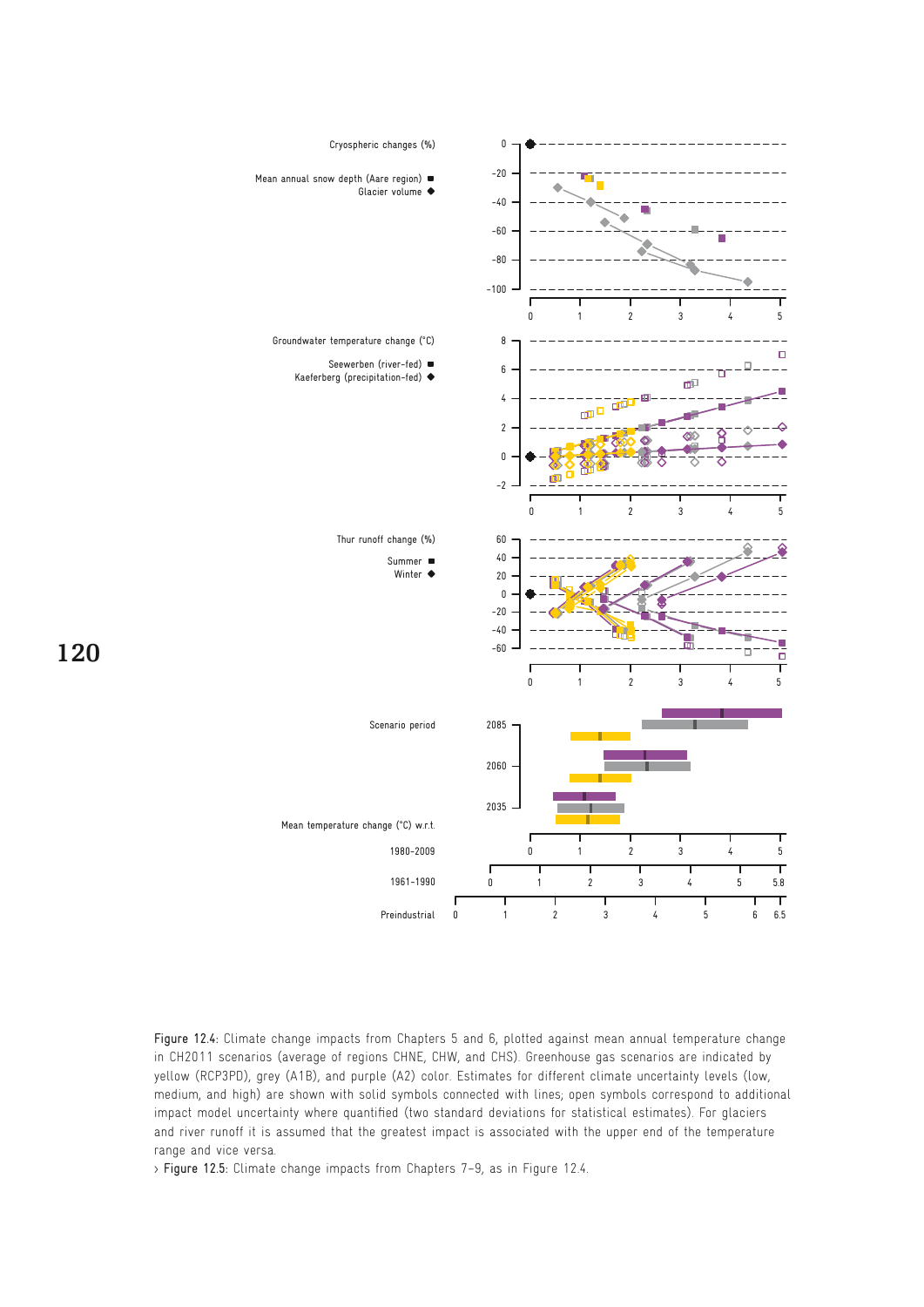